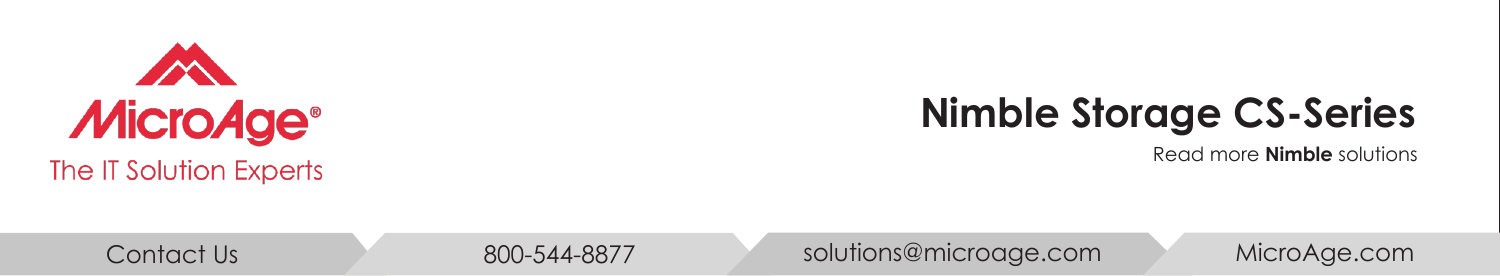# The Nimble Storage CS-Series



## Engineered for Efficiency

Demands for better storage performance, scalability, data protection, and simplicity continue to grow in today's datacenter. The rapid adoption of virtualization and server consolidation has further compounded the need for network storage that can keep up with these demands. Nimble Storage makes it possible for IT to tackle them all head on.

Nimble Storage designed its Cache Accelerated Sequential Layout (CASL™) architecture to help large and small IT organizations address their storage challenges. As the industry's first flash-optimized storage architecture designed from the ground up, CASL effectively combines the performance of flash for reads with a unique data layout optimized for writes. The result is high-performance, efficient storage. CASL also includes integrated data protection and management functionality required by today's demanding applications, eliminating the need for separate backup storage solutions and tools. These characteristics make the Nimble Storage CS-Series the ideal storage platform for mainstream IT applications in a variety of environments, ranging from midsize deployments with hundreds of users to large enterprises with thousands of employees.

## Nimble Storage CS200 and CS400 Series

Choosing the right Nimble Storage array is simple. The CS200 Series is a good fit for midsize businesses or distributed sites of larger organizations, supporting workloads such as Microsoft applications, VDI, or virtual server consolidation. For IO-intensive workloads, such as transaction processing supported by Oracle or large-scale VDI deployments, the CS400 Series delivers higher performance. Nimble Storage arrays come standard with full software functionality, so there are no hidden costs.

## Scale to Fit

CASL's scale-to-fit capabilities make it easy to non-disruptively scale the CS-Series to meet

both the growing capacity and performance needs of today's datacenter. Storage can be scaled to hundreds of terabytes by adding disk shelves. Performance can be enhanced through the addition of higher capacity SSDs able to support larger amounts of active data. For additional throughput, a CS200 system can be upgraded to a CS400 non-disruptively. This non-disruptive scaling of performance and capacity can help eliminate storage silos and their corresponding poor utilization and management complexity.

The Nimble Storage CS-Series delivers the right mix of high performance and efficient capacity for mainstream workloads in IT organizations of all sizes.



**"With Nimble we have reduced power consumption, cooling needs and rack usage, eliminated traditional backup and associated backup windows, shortened our recovery point objective, improved server performance, and improved perceived user experience."**

Lucas Clara Director of Information Technology Foster Pepper PLLC

## Our Customers Protect **5x More Apps**

% OF WORKLOADS REPLICATED FOR DISASTER RECOVERY

#### **51%** % OF WORKLOADS REPLICATED FOR

Actual Results for All Nimble Storage Customers DISASTER RECOVERY

**10%** Industry Average (Source: IDC)  $\blacksquare$   $\blacksquare$   $\blacksquare$   $\blacksquare$   $\blacksquare$ 

#### 10x Faster **0.5 ms** (Nimble Customers on VMware) Our Customers Access Data

#### WRITE LATENCY

Latency



#### Our Customers Enjoy **Software Upgrades that are Non-Disruptive Virtually Zero Downtime**



**Measured Across Entire** Nimble Installed Base  $\sqrt{(Jan-June 2012)}$